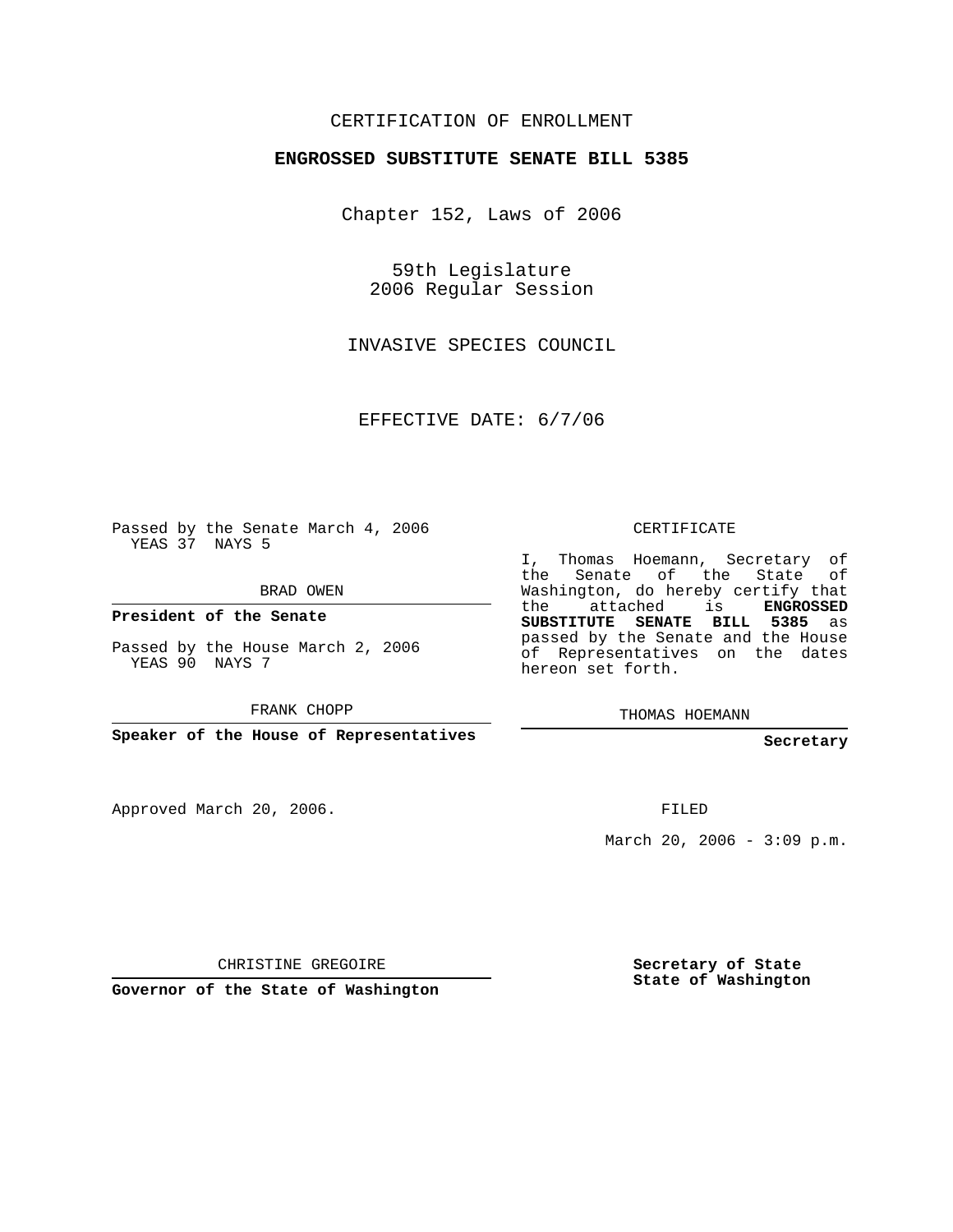## **ENGROSSED SUBSTITUTE SENATE BILL 5385** \_\_\_\_\_\_\_\_\_\_\_\_\_\_\_\_\_\_\_\_\_\_\_\_\_\_\_\_\_\_\_\_\_\_\_\_\_\_\_\_\_\_\_\_\_

\_\_\_\_\_\_\_\_\_\_\_\_\_\_\_\_\_\_\_\_\_\_\_\_\_\_\_\_\_\_\_\_\_\_\_\_\_\_\_\_\_\_\_\_\_

AS AMENDED BY THE HOUSE

Passed Legislature - 2006 Regular Session

## **State of Washington 59th Legislature 2006 Regular Session**

**By** Senate Committee on Natural Resources, Ocean & Recreation (originally sponsored by Senators Jacobsen, Oke, Fraser, Swecker and Kline)

READ FIRST TIME 02/25/05.

1 AN ACT Relating to creating an invasive species council; amending 2 RCW 79A.25.010; adding new sections to chapter 79A.25 RCW; and 3 providing an expiration date.

4 BE IT ENACTED BY THE LEGISLATURE OF THE STATE OF WASHINGTON:

5 NEW SECTION. **Sec. 1.** The legislature finds that:

 6 (1) The land, water, and other resources of Washington are being 7 severely impacted by the invasion of an increasing number of harmful 8 invasive plant and animal species.

 9 (2) These impacts are resulting in damage to Washington's 10 environment and causing economic hardships.

 (3) The multitude of public and private organizations with an interest in controlling and preventing the spread of harmful invasive species in Washington need a mechanism for cooperation, communication, collaboration, and developing a statewide plan of action to meet these 15 threats.

16 NEW SECTION. **Sec. 2.** (1) There is created the Washington invasive 17 species council to exist until December 31, 2011. Staff support to the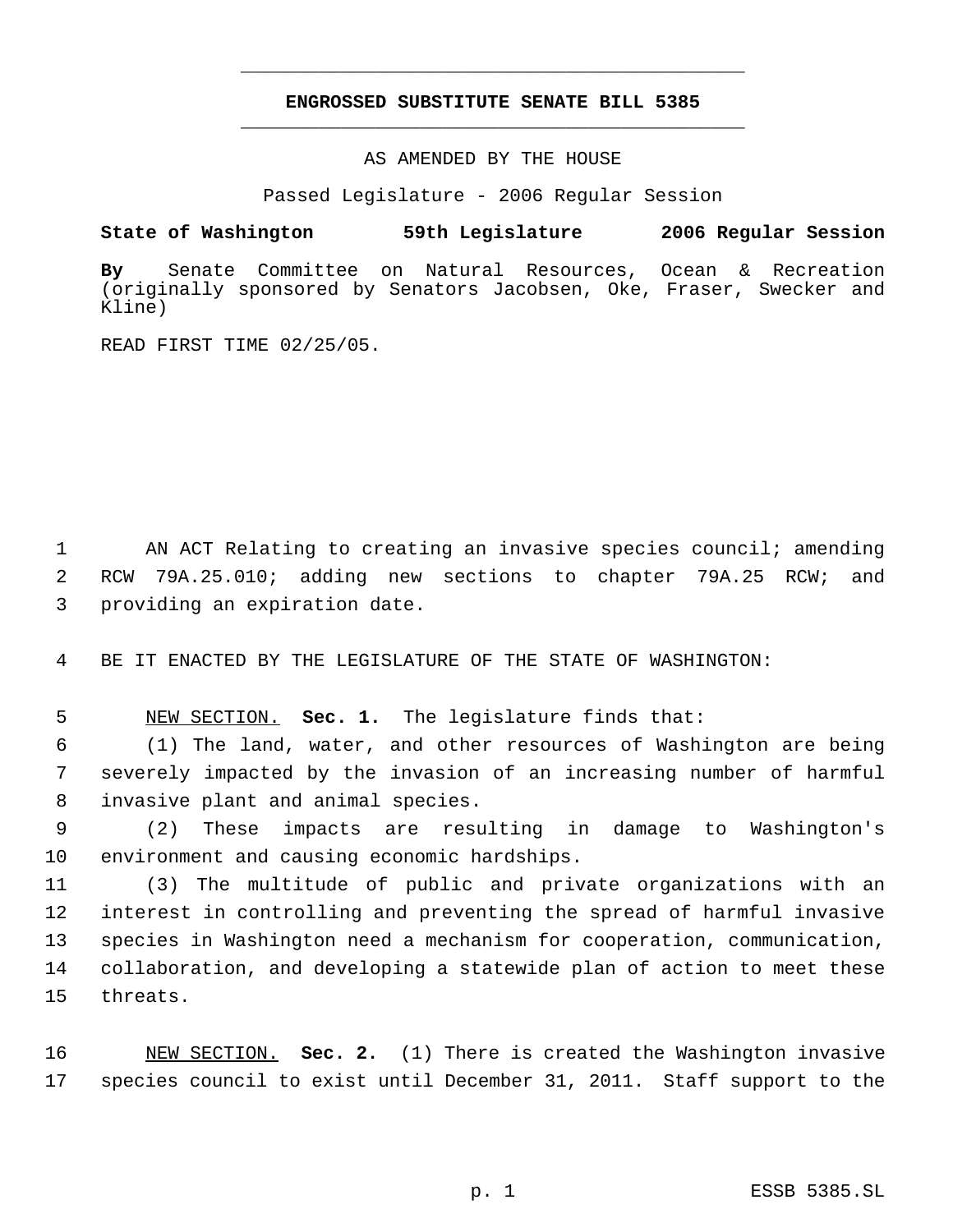council shall be provided by the committee and from the agencies represented on the council. For administrative purposes, the council shall be located within the committee.

 (2) The purpose of the council is to provide policy level direction, planning, and coordination for combating harmful invasive species throughout the state and preventing the introduction of others that may be potentially harmful.

 (3) The council is a joint effort between local, tribal, state, and federal governments, as well as the private sector and nongovernmental interests. The purpose of the council is to foster cooperation, communication, and coordinated approaches that support local, state, and regional initiatives for the prevention and control of invasive species.

 (4) For the purposes of this chapter, "invasive species" include nonnative organisms that cause economic or environmental harm and are capable of spreading to new areas of the state. "Invasive species" does not include domestic livestock, intentionally planted agronomic crops, or nonharmful exotic organisms.

 NEW SECTION. **Sec. 3.** (1) Membership in the council includes a representative from the following entities:

 (a) The department of agriculture, represented by the director or the director's designee;

 (b) The department of fish and wildlife, represented by the director or the director's designee;

 (c) The department of ecology, represented by the director or the director's designee;

 (d) The department of natural resources, represented by the commissioner or the commissioner's designee;

 (e) The department of transportation, represented by the secretary or the secretary's designee;

 (f) The Washington state noxious weed control board, appointed by the board;

 (g) A county located east of the crest of the Cascade mountains, appointed by the other members of the council; and

 (h) A county located west of the crest of the Cascade mountains, appointed by the other members of the council.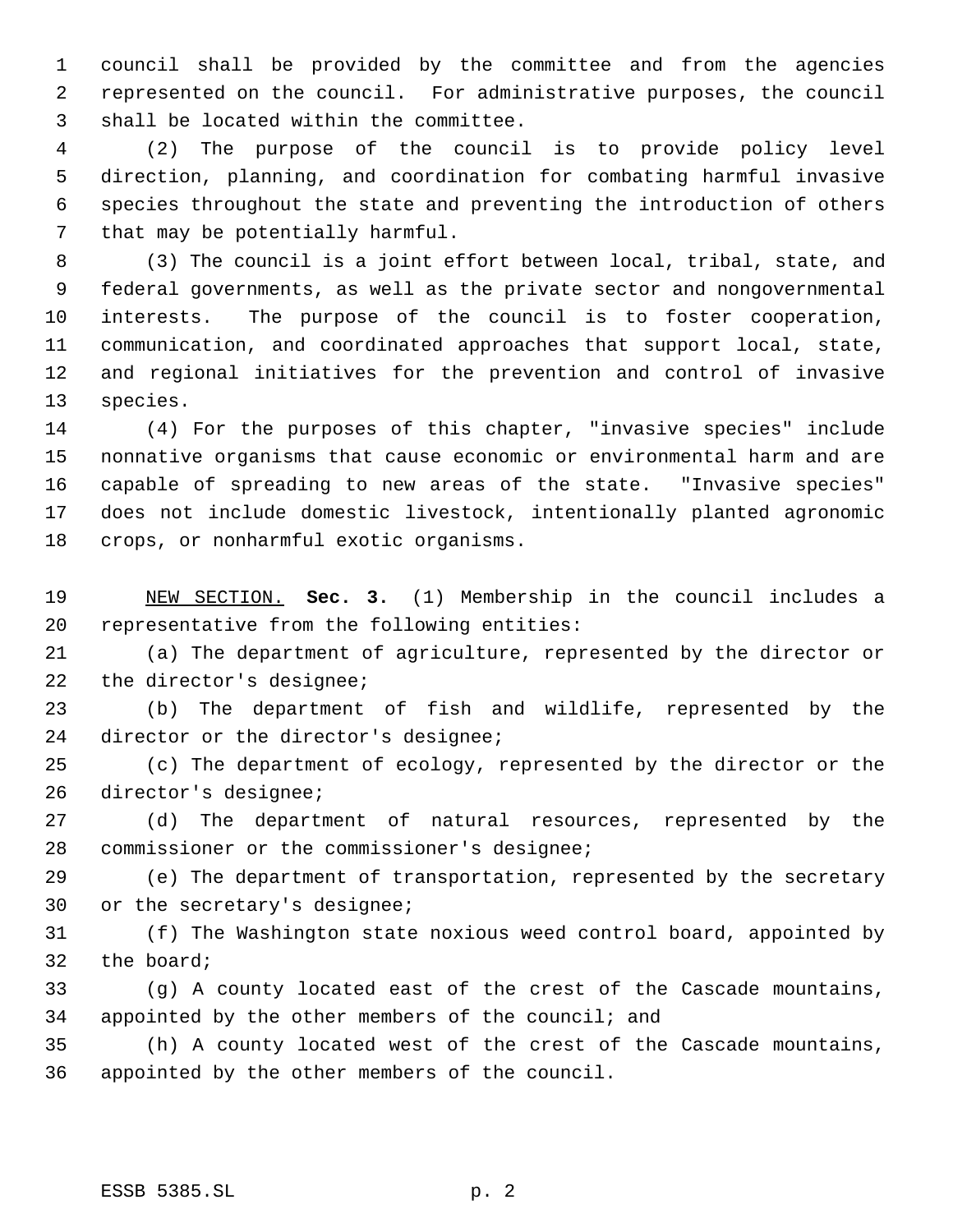(2) The councilmembers may add members to the council as the councilmembers deem appropriate to accomplish its goals.

 (3) The council must invite one representative each from the United States department of agriculture, the United States fish and wildlife service, the United States environmental protection agency, and the United States coast guard to participate on the council in a nonvoting, ex officio capacity.

 (4) A representative of the office of the governor must convene the first meeting of the council and serve as chair until the council selects a chair. At the first meeting of the council, the council shall address issues including, but not limited to, voting methods, meeting schedules, and the need for and use of advisory and technical committees.

NEW SECTION. **Sec. 4.** The council's goals are to:

 (1) Minimize the effects of harmful invasive species on Washington's citizens and ensure the economic and environmental well-being of the state;

 (2) Serve as a forum for identifying and understanding invasive species issues from all perspectives;

 (3) Serve as a forum to facilitate the communication, cooperation, and coordination of local, tribal, state, federal, private, and nongovernmental entities for the prevention, control, and management of nonnative invasive species;

 (4) Serve as an avenue for public outreach and for raising public awareness of invasive species issues;

 (5) Develop and implement a statewide invasive species strategic plan as described in this chapter;

 (6) Review the current funding mechanisms and levels for state agencies to manage noxious weeds on the lands under their authority;

 (7) Make recommendations for legislation necessary to carry out the purposes of this chapter;

 (8) Establish criteria for the prioritization of invasive species response actions and projects; and

 (9) Utilizing the process described in subsection (8) of this section, select at least one project per year from the strategic plan for coordinated action by the Washington invasive species councilmember entities.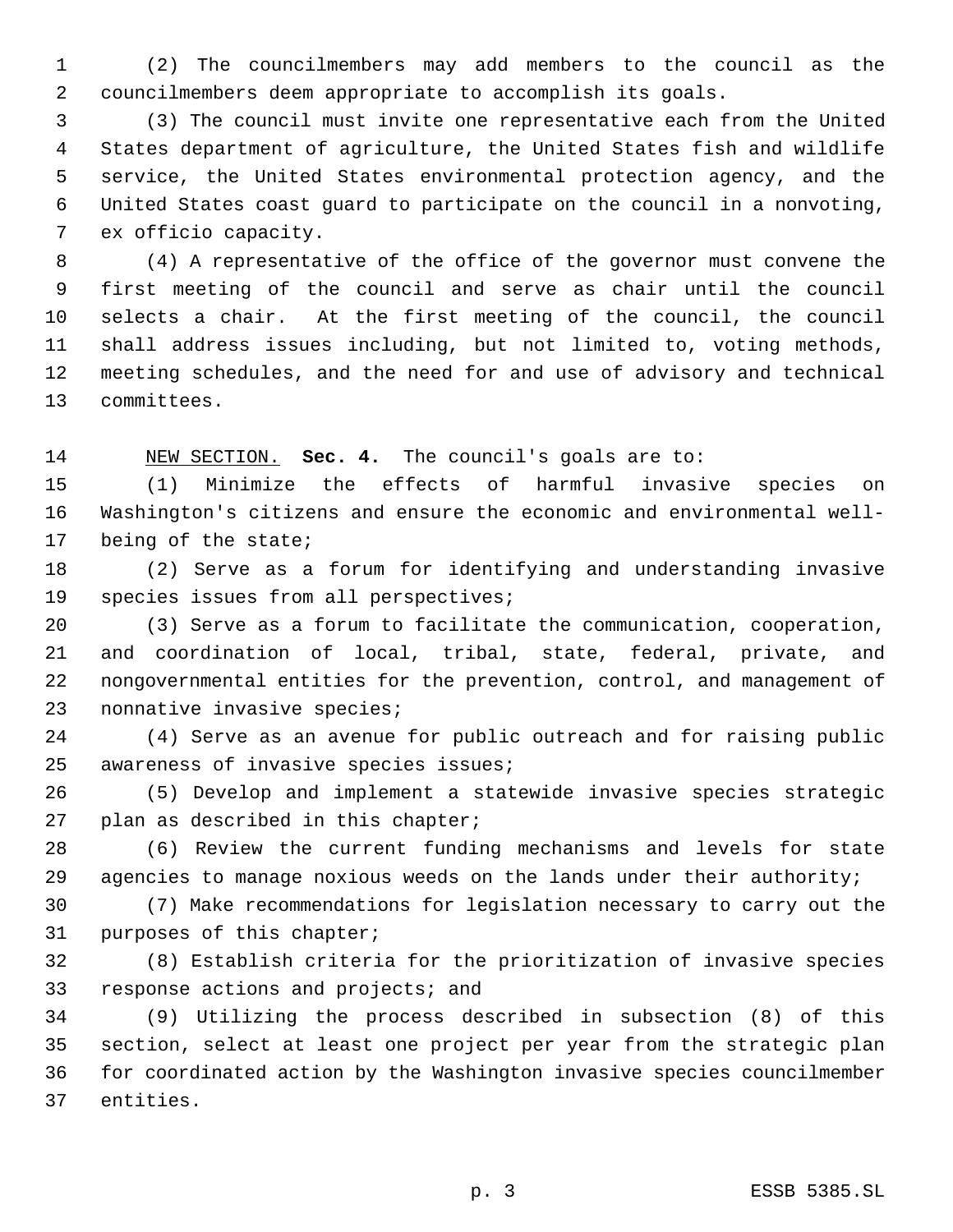NEW SECTION. **Sec. 5.** (1) The council shall develop and periodically update a statewide strategic plan for addressing invasive species. The strategic plan should incorporate the reports and activities of the aquatic nuisance species committee, the state noxious weed control board, and other appropriate reports and activities. In addition, the council must coordinate with the biodiversity council created in Executive Order 04-02 to ensure that a statewide strategy for the control of invasive species is integrated into the thirty-year strategy for biodiversity conservation that the biodiversity council must submit to the legislature in 2007.

(2) The strategic plan must, at a minimum, address:

(a) Statewide coordination and intergovernmental cooperation;

 (b) Prevention of new biological invasions through deliberate or unintentional introduction;

(c) Inventory and monitoring of invasive species;

(d) Early detection of and rapid response to new invasions;

 (e) Control, management, and eradication of established populations of invasive species;

 (f) Projects that can be implemented during the period covered by the strategic plan for the control, management, and eradication of new or established populations of invasive species;

 (g) Revegetation, reclamation, or restoration of native species following control or eradication of invasive species;

 (h) Tools that can be made available to assist state agencies that are responsible for managing public land to control invasive noxious weeds and recommendations as to how the agencies should be held responsible for the failure to control invasive noxious weeds;

28 (i) Research and public education;

 (j) Funding and resources available for invasive species prevention, control, and management; and

 (k) Recommendations for legislation necessary to carry out the purposes of this chapter.

 (3) The strategic plan must be updated at least once every three years following its initial development. The strategic plan must be submitted to the governor and appropriate committees of the legislature by September 15th of each applicable year. The council shall complete the initial strategic plan within two years of the effective date of this section.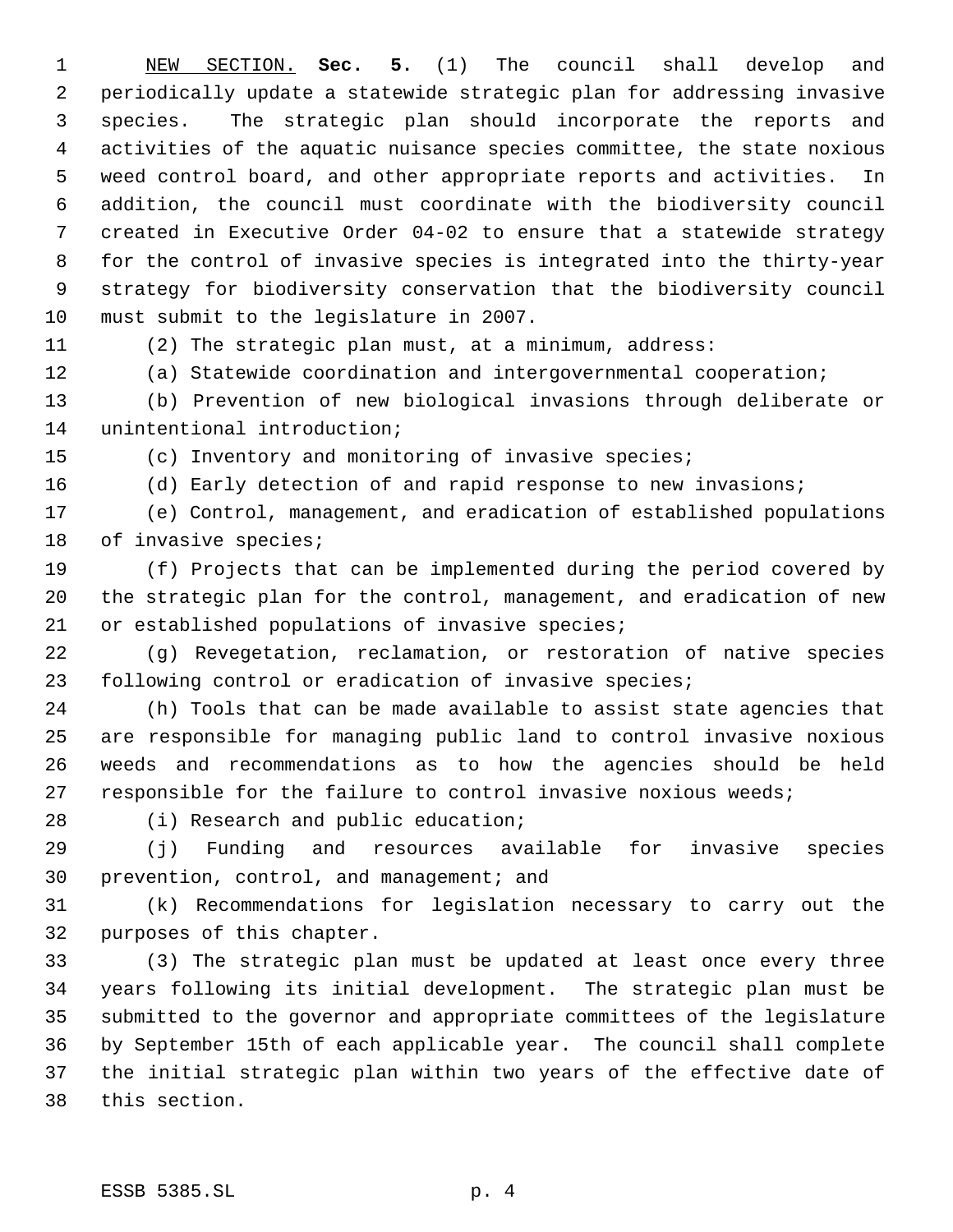(4) Each state department and agency named to the council shall, consistent with state law, make best efforts to implement elements of the completed plan that are applicable to the department or agency.

 NEW SECTION. **Sec. 6.** (1) The council shall submit an annual report of its activities to the governor and the relevant policy committees of the senate and house of representatives by December 15th of each year. The annual report must include an evaluation of progress made in the preceding year to implement or carry out the strategic plan and an identification of projects from the strategic plan that will be a focus for the following year.

 (2) Prior to the start of the 2011 legislative session, the council must prepare a report to the appropriate committees of the legislature that makes recommendations as to the extension or modification of the council.

 NEW SECTION. **Sec. 7.** The council may establish advisory and technical committees that it considers necessary to aid and advise the council in the performance of its functions. The committees may be continuing or temporary committees. The council shall determine the representation, membership, terms, and organization of the committees and appoint their members.

 NEW SECTION. **Sec. 8.** The invasive species council account is created in the custody of the state treasurer. All receipts from appropriations, gifts, grants, and donations must be deposited into the account. Expenditures from the account may be used only to carry out the purposes of the council. The account is subject to allotment procedures under chapter 43.88 RCW and the approval of the director of the committee is required for expenditures. All expenditures must be directed by the council.

 **Sec. 9.** RCW 79A.25.010 and 1989 c 237 s 2 are each amended to read as follows:

Definitions: As used in this chapter:

 (1) "Marine recreation land" means any land with or without improvements which (a) provides access to, or in whole or in part borders on, fresh or salt water suitable for recreational use by